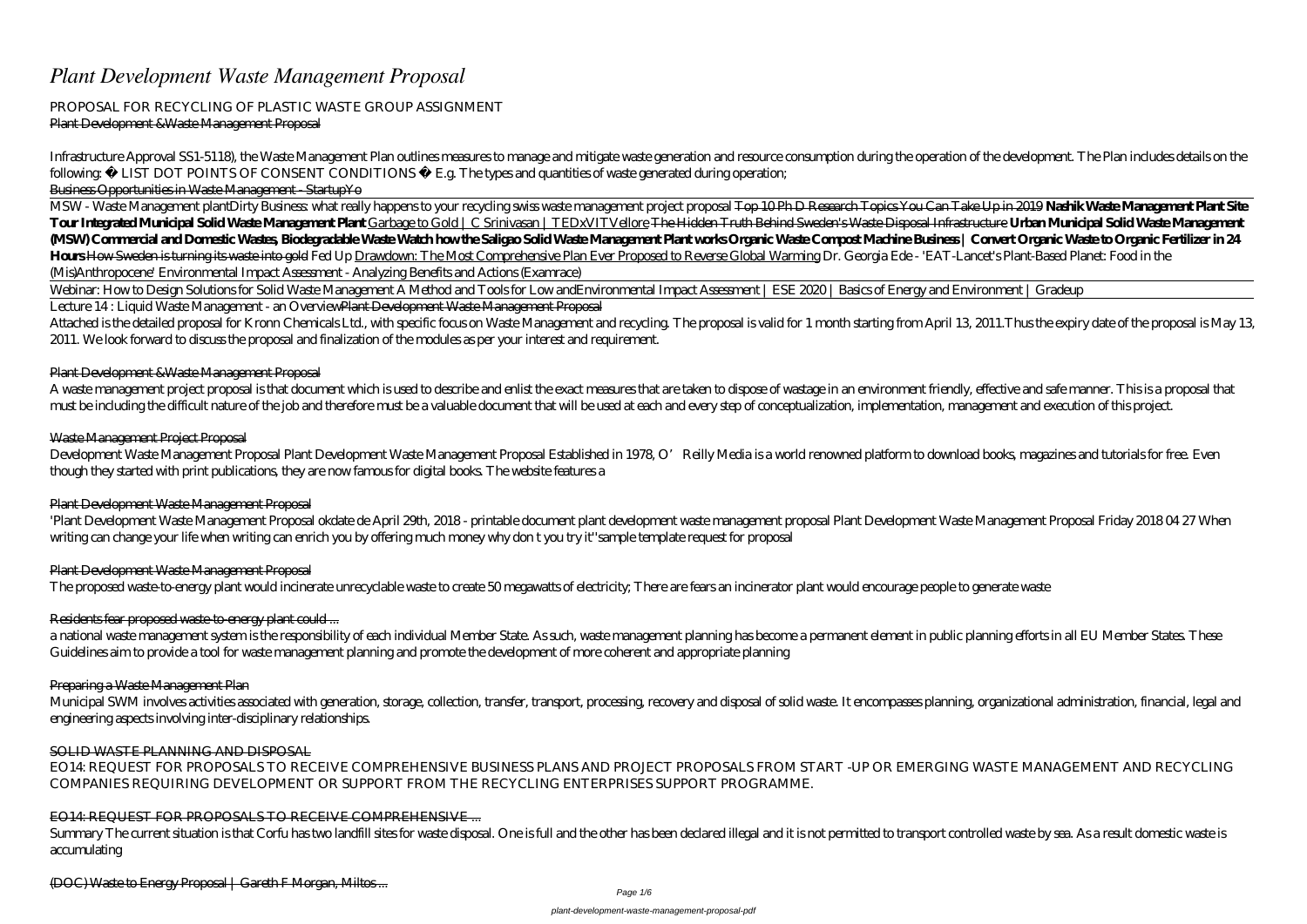Proposed Project for Small-Scale Waste Water Treatment Project Title Waste Water Management Project Duration 30 months Estimated Budget The total estimated budget will be about US \$1,100,000, taking into consideration that one small waste water treatment unit per house costs about US \$4,000 including project management and training cost. The

## Proposed Project for Small-Scale Waste Water Treatment

The leader of a startup that's seeking to build a multimillion-dollar trash plant in north St. Louis said he's concerned the government is moving too slow on awarding a contract that will make the...

First one is waste collection and transfer - which is used to transport waste from collecting points to the sorting plants and from municipal councils Second one is Waste storage system - that is used to separately store u waste and sorted waste in the manner of reducing the environmental impact Then Waste processing system – which is the core of the project, that sorted out the components of the waste under proper treatments Finally Sorted out waste is sold and other non ...

Infrastructure Approval SS1-5118), the Waste Management Plan outlines measures to manage and mitigate waste generation and resource consumption during the operation of the development. The Plan includes details on the following  $\leftarrow$  LIST DOT POINTS OF CONSENT CONDITIONS  $\leftarrow$  E.g. The types and quantities of waste generated during operation;

## Waste management plan template - Department of Primary...

## Company seeking to build \$91M trash plant in city ...

## Waste management project proposal for sri lanka

It has also proposed the Waste to Energy Corporation of India, a nodal agency to set up plants through public-private partnership. In September 2017, the National Thermal Power Corporation invited developers to set up 100 WTE plants in the country. The government's enthusiasm in WTE is not shared by many.

The feasibility study is to assess the practicality and viability of the solid waste management project for the camp and host communities of the greater Kutapalong camp extension. If the concept of the project is deemed vi the information collected can be used to develop a detailed project proposal and business plan including assessments of the livelihood's opportunities for the camp and host communities and impacts on existing recycling and waste management businesses.

Proposal on Solid Waste Management. 1. Proposal of Solid Waste Management Presented to: Dr Enge. Mujammel Haque Associate Professor FBA, USTC Research Methodology. 2. Solid Waste useless and unwanted products in the solid state derived from the activities of and discarded by society.

Proposal on Solid Waste Management - SlideShare PROPOSAL FOR RECYCLING OF PLASTIC WASTE GROUP ASSIGNMENT

## (DOC) PROPOSAL FOR RECYCLING OF PLASTIC WASTE GROUP ...

Development Waste Management Proposal Plant Development Waste Management Proposal Established in 1978, O'Reilly Media is a world renowned platform to download books, magazines and Page 2/6

A waste management protocol were developed, which guided the standardised approach in waste management in the area (Fig. 1) • A specialised Waste Coordinator (Champion) for the MHS Unit were nominated to facilitate the waste management program for the entire district.

## A WASTE MANAGEMENT BEST PRACTICE EXAMPLE BY ENVIRONMENTAL ...

## Trash-fired power plants wasted in India

Summary The current situation is that Corfu has two landfill sites for waste disposal. One is full and the other has been declared

illegal and it is not permitted to transport controlled waste by sea. As a result domestic waste is accumulating

## Preparing a Waste Management Plan

'Plant Development Waste Management Proposal okdate de April 29th, 2018 - printable document plant development waste management

proposal Plant Development Waste Management Proposal Friday 2018 04 27 When writing can change your life when writing can enrich

you by offering much money why don t you try it''sample template request for proposal

SOLID WASTE PLANNING AND DISPOSAL

It has also proposed the Waste to Energy Corporation of India, a nodal agency to set up plants through public-private partnership. In September 2017, the National Thermal Power Corporation invited developers to set up 100 WTE plants in the country. The government's enthusiasm in WTE is not shared by many.

Waste management project proposal for sri lanka

(DOC) Waste to Energy Proposal | Gareth F Morgan, Miltos ...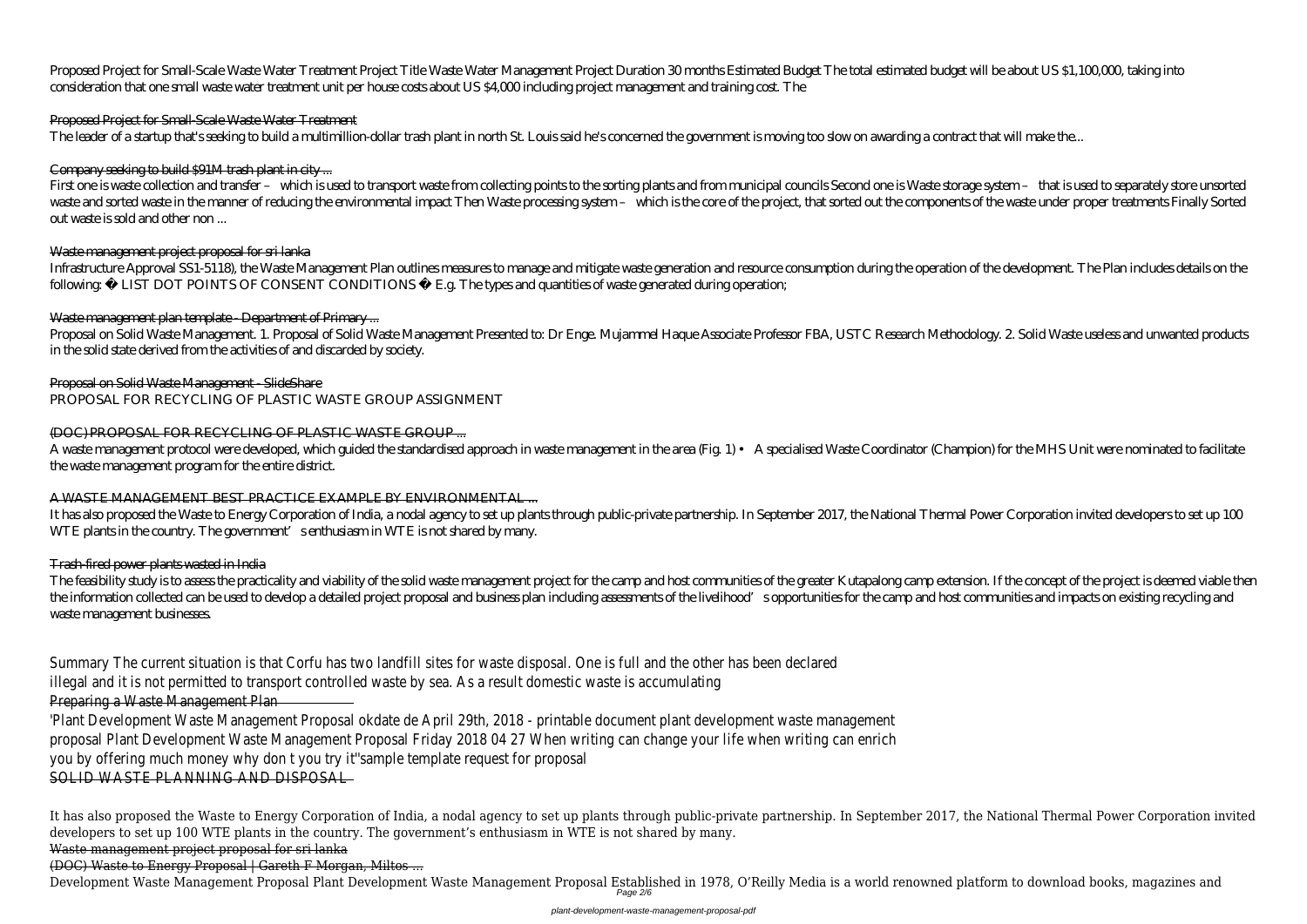tutorials for free. Even though they started with print publications, they are now famous for digital books. The website features a

*Proposed Project for Small-Scale Waste Water Treatment Waste management plan template - Department of Primary ...*

*Residents fear proposed waste-to-energy plant could ...*

*Municipal SWM involves activities associated with generation, storage, collection, transfer, transport, processing, recovery and disposal of solid waste. It encompasses planning, organizational administration, financial, legal and engineering aspects involving inter-disciplinary relationships.*

Proposed Project for Small-Scale Waste Water Treatment Project Title Waste Water Management Project Duration 30 months Estimated Budget The total estimated budget will be about US \$1,100,000, taking into consideration that one small waste water treatment unit per house costs about US \$4,000 including project management and training cost. The First one is waste collection and transfer – which is used to transport waste from collecting points to the sorting plants and from municipal councils Second one is Waste storage system – that is used to separately store unsorted waste and sorted waste in the manner of reducing the environmental impact Then Waste processing system – which is the core of the project, that sorted out the components of the waste under proper treatments Finally Sorted out waste is sold and other non ... EO14: REQUEST FOR PROPOSALS TO RECEIVE COMPREHENSIVE BUSINESS PLANS AND PROJECT PROPOSALS FROM START -UP OR EMERGING WASTE MANAGEMENT

Webinar: How to Design Solutions for Solid Waste Management A Method and Tools for Low and Environmental Impact Assessment | ESE 2020 | Basics of Energy and *Environment | Gradeup*

AND RECYCLING COMPANIES REQUIRING DEVELOPMENT OR SUPPORT FROM THE RECYCLING ENTERPRISES SUPPORT PROGRAMME.

Lecture 14 : Liquid Waste Management - an OverviewPlant Development Waste Management Proposal Attached is the detailed proposal for Kronn Chemicals Ltd., with specific focus on Waste Management and recycling. The proposal is valid for 1 month starting from April 13, 2011.Thus the expiry date of the proposal is May 13, 2011. We look forward to discuss the proposal and finalization of the modules as per your interest and requirement.

Plant Development Waste Management Proposal

Proposal on Solid Waste Management - SlideShare

## Business Opportunities in Waste Management - StartupYo

MSW - Waste Management plant*Dirty Business: what really happens to your recycling swiss waste management project proposal* Top 10 Ph D Research Topics You Can Take Up in 2019 **Nashik Waste Management Plant Site Tour Integrated Municipal Solid Waste Management Plant** Garbage to Gold | C Srinivasan | TEDxVITVellore The Hidden Truth Behind Sweden's Waste Disposal Infrastructure **Urban Municipal Solid Waste Management (MSW) Commercial and Domestic Wastes, Biodegradable Waste Watch how the Saligao Solid Waste Management Plant works Organic Waste Compost Machine Business | Convert Organic Waste to Organic Fertilizer in 24 Hours** How Sweden is turning its waste into gold Fed Up Drawdown: The Most Comprehensive Plan Ever Proposed to Reverse Global Warming Dr. Georgia Ede - 'EAT-Lancet's Plant-Based Planet: Food in the (Mis)Anthropocene' Environmental Impact Assessment - Analyzing Benefits and Actions (Examrace)

## Plant Development &Waste Management Proposal

A waste management project proposal is that document which is used to describe and enlist the exact measures that are taken to dispose of wastage in an environment friendly, effective and safe manner. This is a proposal that must be including the difficult nature of the job and therefore must be a valuable document that will be used at each and every step of conceptualization, implementation, management and execution of this project.

## Waste Management Project Proposal

Development Waste Management Proposal Plant Development Waste Management Proposal Established in 1978, O'Reilly Media is a world renowned platform to download books, magazines and tutorials for free. Even though they started with print publications, they are now famous for digital books. The website features a

# Plant Development Waste Management Proposal

'Plant Development Waste Management Proposal okdate de April 29th, 2018 - printable document plant development waste management proposal Plant Development Waste Management Proposal Friday 2018 04 27 When writing can change your life when writing can enrich you by offering much money why don t you try it''sample template request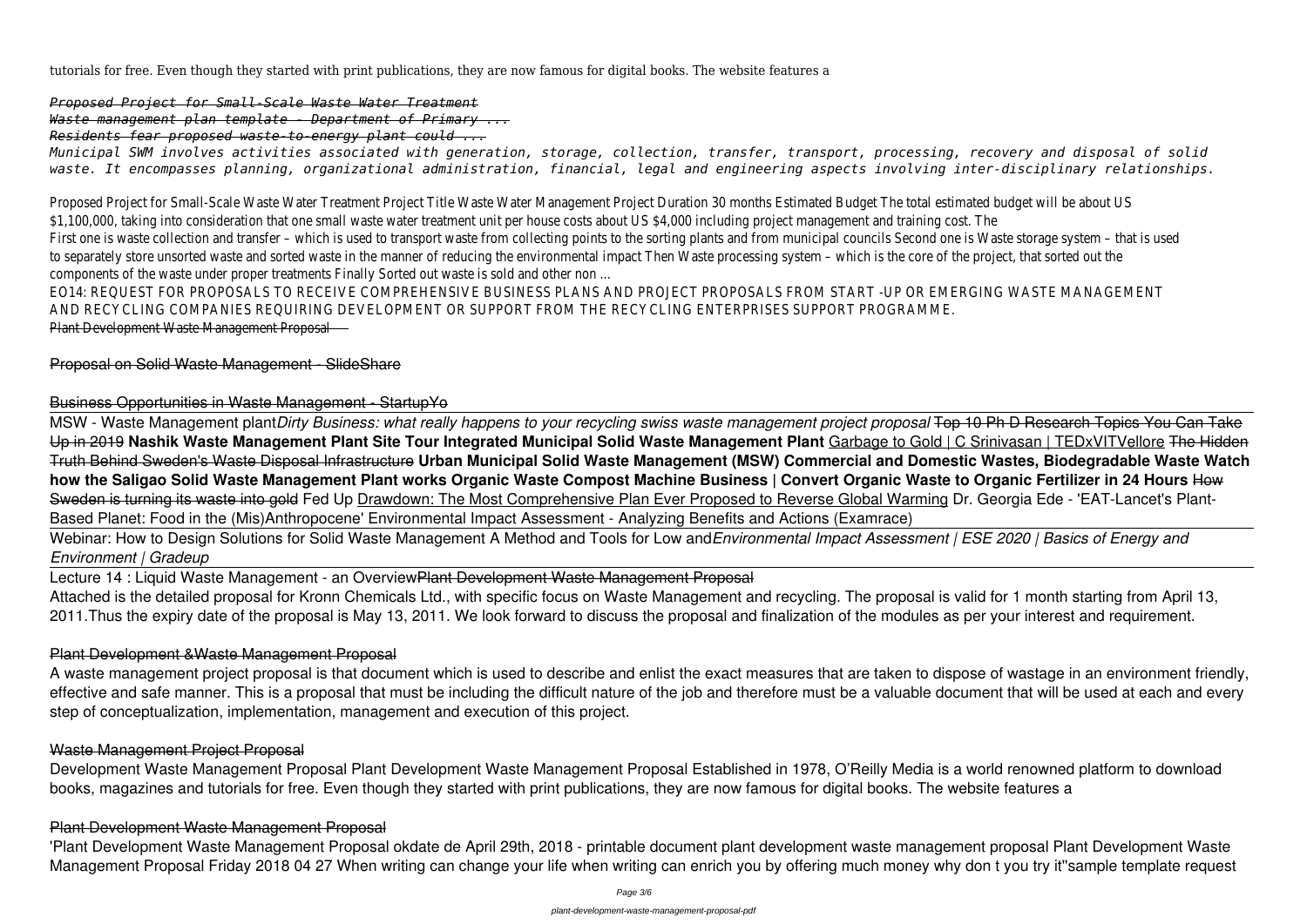for proposal

# Plant Development Waste Management Proposal

The proposed waste-to-energy plant would incinerate unrecyclable waste to create 50 megawatts of electricity; There are fears an incinerator plant would encourage people to generate waste

# Residents fear proposed waste-to-energy plant could ...

a national waste management system is the responsibility of each individual Member State. As such, waste management planning has become a permanent element in public planning efforts in all EU Member States. These Guidelines aim to provide a tool for waste management planning and promote the development of more coherent and appropriate planning

# Preparing a Waste Management Plan

Municipal SWM involves activities associated with generation, storage, collection, transfer, transport, processing, recovery and disposal of solid waste. It encompasses planning, organizational administration, financial, legal and engineering aspects involving inter-disciplinary relationships.

# SOLID WASTE PLANNING AND DISPOSAL

EO14: REQUEST FOR PROPOSALS TO RECEIVE COMPREHENSIVE BUSINESS PLANS AND PROJECT PROPOSALS FROM START -UP OR EMERGING WASTE MANAGEMENT AND RECYCLING COMPANIES REQUIRING DEVELOPMENT OR SUPPORT FROM THE RECYCLING ENTERPRISES SUPPORT PROGRAMME.

# EO14: REQUEST FOR PROPOSALS TO RECEIVE COMPREHENSIVE ...

Summary The current situation is that Corfu has two landfill sites for waste disposal. One is full and the other has been declared illegal and it is not permitted to transport controlled waste by sea. As a result domestic waste is accumulating

# (DOC) Waste to Energy Proposal | Gareth F Morgan, Miltos ...

Proposed Project for Small-Scale Waste Water Treatment Project Title Waste Water Management Project Duration 30 months Estimated Budget The total estimated budget will be about US \$1,100,000, taking into consideration that one small waste water treatment unit per house costs about US \$4,000 including project management and training cost. The

# Proposed Project for Small-Scale Waste Water Treatment

The leader of a startup that's seeking to build a multimillion-dollar trash plant in north St. Louis said he's concerned the government is moving too slow on awarding a contract that will make the...

# Company seeking to build \$91M trash plant in city ...

First one is waste collection and transfer – which is used to transport waste from collecting points to the sorting plants and from municipal councils Second one is Waste storage system – that is used to separately store unsorted waste and sorted waste in the manner of reducing the environmental impact Then Waste processing system – which is the core of the project, that sorted out the components of the waste under proper treatments Finally Sorted out waste is sold and other non ...

# Waste management project proposal for sri lanka

Infrastructure Approval SS1-5118), the Waste Management Plan outlines measures to manage and mitigate waste generation and resource consumption during the operation of the development. The Plan includes details on the following: ‹ LIST DOT POINTS OF CONSENT CONDITIONS ‹ E.g. The types and quantities of waste generated during operation;

Waste management plan template - Department of Primary ...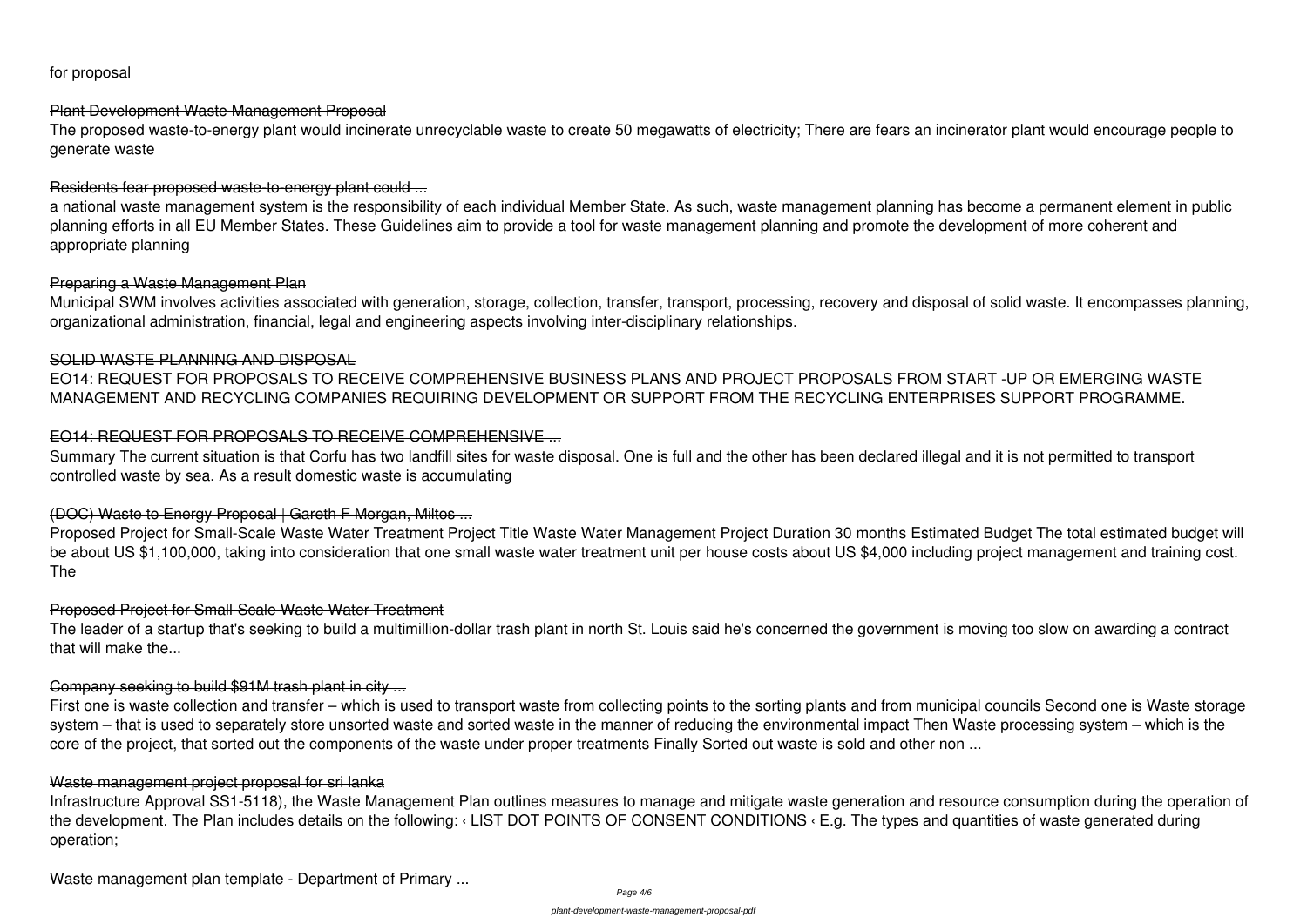Proposal on Solid Waste Management. 1. Proposal of Solid Waste Management Presented to: Dr Enge. Mujammel Haque Associate Professor FBA, USTC Research Methodology. 2. Solid Waste useless and unwanted products in the solid state derived from the activities of and discarded by society.

## Proposal on Solid Waste Management - SlideShare PROPOSAL FOR RECYCLING OF PLASTIC WASTE GROUP ASSIGNMENT

# (DOC) PROPOSAL FOR RECYCLING OF PLASTIC WASTE GROUP ...

It has also proposed the Waste to Energy Corporation of India, a nodal agency to set up plants through public-private partnership. In September 2017, the National Thermal Power Corporation invited developers to set up 100 WTE plants in the country. The government's enthusiasm in WTE is not shared by many.

A waste management protocol were developed, which guided the standardised approach in waste management in the area (Fig. 1) • A specialised Waste Coordinator (Champion) for the MHS Unit were nominated to facilitate the waste management program for the entire district.

# A WASTE MANAGEMENT BEST PRACTICE EXAMPLE BY ENVIRONMENTAL ...

The feasibility study is to assess the practicality and viability of the solid waste management project for the camp and host communities of the greater Kutapalong camp extension. If the concept of the project is deemed viable then the information collected can be used to develop a detailed project proposal and business plan including assessments of the livelihood's opportunities for the camp and host communities and impacts on existing recycling and waste management businesses.

# Trash-fired power plants wasted in India

The leader of a startup that's seeking to build a multimillion-dollar trash plant in north St. Louis said he's concerned the government is moving too slow on awarding a contract that will make the...

Webinar: How to Design Solutions for Solid Waste Management A Method and Tools for Low and*Environmental Impact Assessment | ESE* Page 5/6

A waste management project proposal is that document which is used to describe and enlist the exact measures that are taken to dispose of wastage in an environment friendly, effective and safe manner. This is a proposal that must be including the difficult nature of the job and therefore must be a valuable document that will be used at each and every step of conceptualization, implementation, management and execution of this project.

# Trash-fired power plants wasted in India

The feasibility study is to assess the practicality and viability of the solid waste management project for the camp and host communities of the greater Kutapalong camp extension. If the concept of the project is deemed viable then the information collected can be used to develop a detailed project proposal and business plan including assessments of the livelihood's opportunities for the camp and host communities and impacts on existing recycling and waste management businesses.

# Business Opportunities in Waste Management - StartupYo

MSW - Waste Management plant*Dirty Business: what really happens to your recycling swiss waste management project proposal* Top 10 Ph D Research Topics You Can Take Up in 2019 **Nashik Waste Management Plant Site Tour Integrated Municipal Solid Waste Management Plant** Garbage to Gold | C Srinivasan | TEDxVITVellore The Hidden Truth Behind Sweden's Waste Disposal Infrastructure **Urban Municipal Solid Waste Management (MSW) Commercial and Domestic Wastes, Biodegradable Waste Watch how the Saligao Solid Waste Management Plant works Organic Waste Compost Machine Business | Convert Organic Waste to Organic Fertilizer in 24 Hours** How Sweden is turning its waste into gold Fed Up Drawdown: The Most Comprehensive Plan Ever Proposed to Reverse Global Warming Dr. Georgia Ede - 'EAT-Lancet's Plant-Based Planet: Food in the (Mis)Anthropocene' Environmental Impact Assessment - Analyzing Benefits and Actions (Examrace)